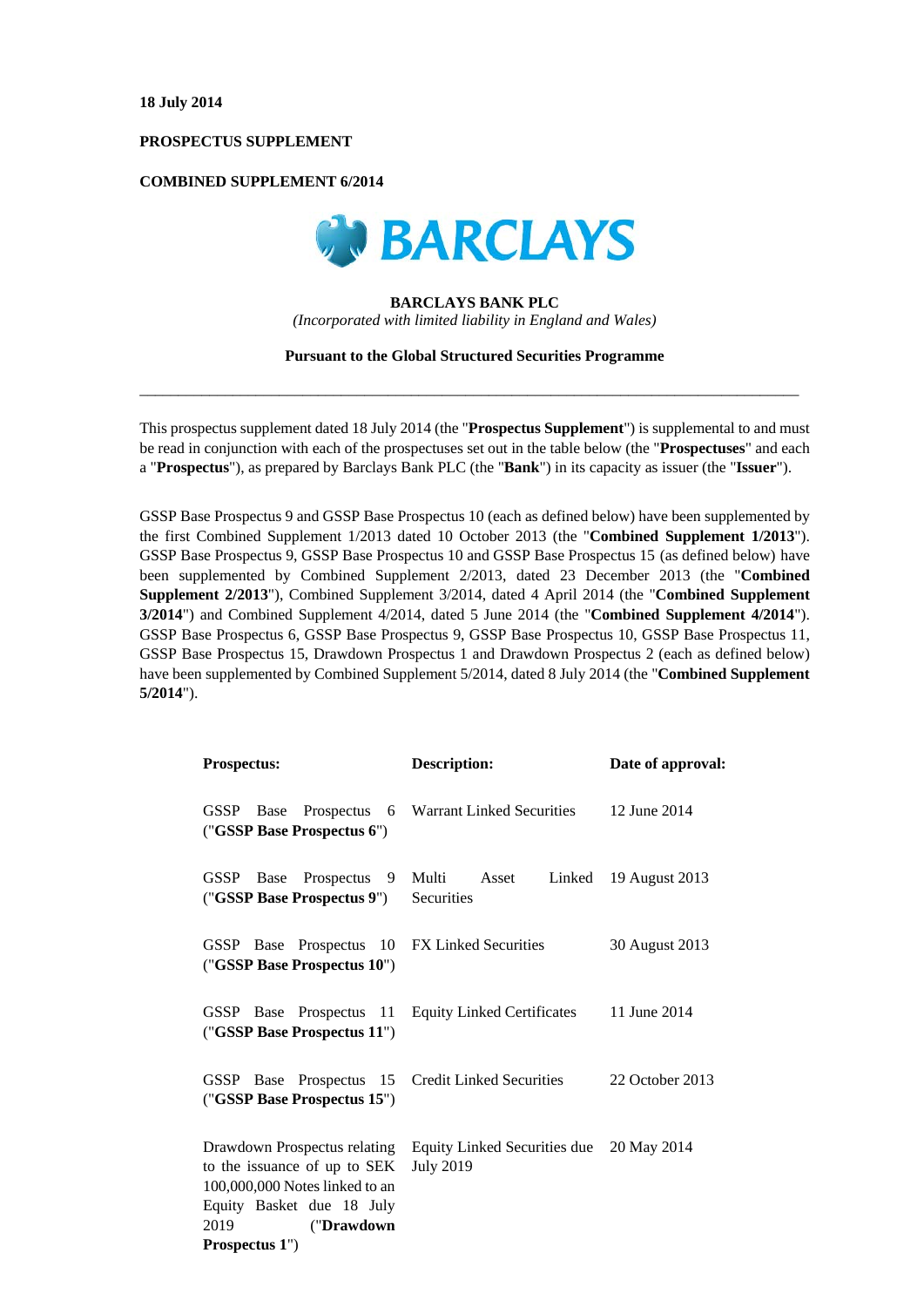| Drawdown Prospectus relating Equity Index Linked 27 May 2014 |  |  |  |  |  |
|--------------------------------------------------------------|--|--|--|--|--|
| to the issuance of up to SEK Securities due July 2020        |  |  |  |  |  |
| 100,000,000 Notes linked to an                               |  |  |  |  |  |
| Equity Index Basket due 24                                   |  |  |  |  |  |
| July 2020 (" <b>Drawdown</b>                                 |  |  |  |  |  |
| <b>Prospectus 2"</b> )                                       |  |  |  |  |  |

This Prospectus Supplement constitutes a prospectus supplement in respect of the Prospectuses for the purposes of Article 13 of Chapter 1 of Part II of the Luxembourg Law on Prospectuses for Securities dated 10 July 2005 and amended on 3 July 2012 (the "**Luxembourg Law**").

The purpose of this Prospectus Supplement is to supplement the information in the above listed Prospectuses in relation to certain regulatory proceedings.

Each of the Prospectuses shall be supplemented as follows:

### **Information Incorporated by Reference**

The information appearing in '*Information Incorporated by Reference*' on pages:

- a) 58 to 61 of GSSP Base Prospectus 6;
- b) 67 to 69 of GSSP Base Prospectus 9;
- c) 47 to 49 of GSSP Base Prospectus 10;
- d) 43 to 45 of GSSP Base Prospectus 11;
- e) 38 to 40 of GSSP Base Prospectus 15;
- f) 33 to 35 of Drawdown Prospectus 1; and
- g) 33 to 36 of Drawdown Prospectus 2,

is updated by:

- I. including the following additional information to the list of documents incorporated by reference:
	- the joint announcement of the Issuer and Barclays PLC as filed with the SEC on Form 6-K on Film Number 14973467 on 14 July 2014 in respect of its unaudited Q1 2014, 2013 and 2012 results restatement reflecting the business reorganisation announced in the Group Strategy Update of 8 May 2014 (the "**Restated Results Announcement**"); and
- II. including the following additional information to the 'Documents Incorporated by Reference Cross-Reference List':

| <b>Restated Results Announcement</b>        | Page |
|---------------------------------------------|------|
| Overview of Reporting Changes               | 1    |
| Performance Highlights                      | 5    |
| <b>Barclays Results by Quarter</b>          | 8    |
| <b>Results by Business</b>                  |      |
| Personal and Corporate Banking<br>$\bullet$ | 10   |
| Barclaycard<br>$\bullet$                    | 14   |
| Africa Banking<br>$\bullet$                 | 16   |
| <b>Investment Bank</b><br>٠                 | 18   |